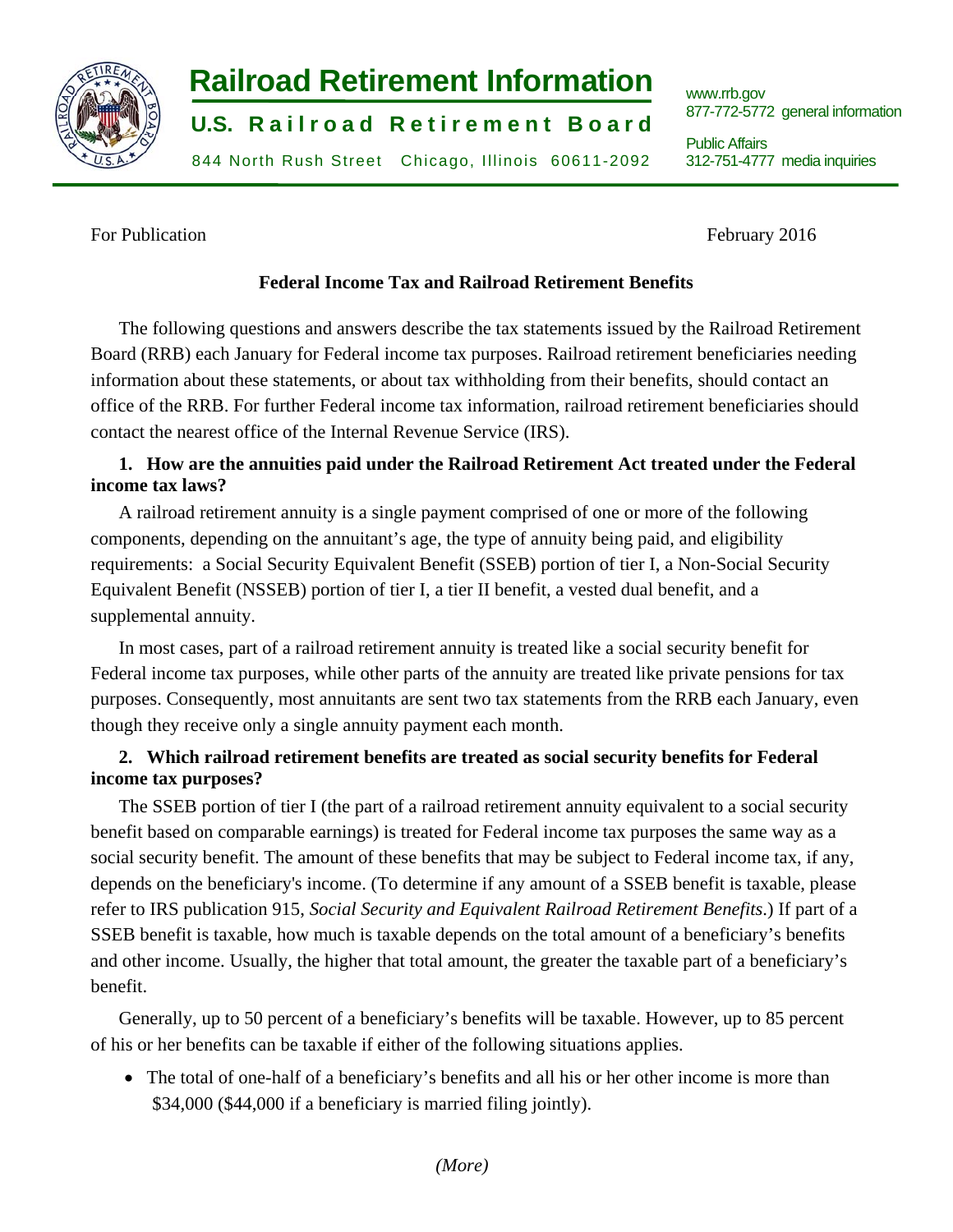A beneficiary is married filing separately and lived with his or her spouse at any time during 2015.

# **3. Which railroad retirement benefits are treated like private pensions for Federal income tax purposes?**

The NSSEB portion of tier I, tier II benefits, vested dual benefits, and supplemental annuities are all treated like private pensions for Federal income tax purposes. In some cases, primarily those in which early retirement benefits are payable to retired employees and spouses between ages 60 and 62, some occupational disability benefits, and other categories of unique RRB entitlements, the entire annuity may be treated like a private pension. This is because social security benefits based on age and service are not payable before age 62, social security disability benefit entitlement requires total disability, and the Social Security Administration does not pay some categories of beneficiaries paid by the RRB.

## **4. What information is shown on the railroad retirement tax statements sent to annuitants in January?**

One statement, Form RRB-1099 for U.S. citizens or residents (or Form RRB-1042S for nonresident aliens), shows the SSEB portion of tier I or special minimum guaranty payments made during the tax year, the amount of any such benefits that an annuitant may have repaid to the RRB during the tax year, and the net amount of these payments after subtracting the repaid amount. The amount of any offset for workers' compensation and the amount of Federal income tax withheld from these payments are also shown. Illustrations and explanations of items found on Form RRB-1099 and Form RRB-1042S can be found in IRS Publication 915, *Social Security and Equivalent Railroad Retirement Benefits*.

The other statement, Form RRB-1099-R (for both U.S. citizens and nonresident aliens), shows the NSSEB portion of tier I, tier II, vested dual benefit, and supplemental annuity paid to the annuitant during the tax year, and may show an employee contribution amount. **The NSSEB portion of tier I along with tier II are considered contributory pension amounts and are shown as a single combined amount in the Contributory Amount Paid box (Item 4) on the statement.** The vested dual benefit and supplemental annuity are considered noncontributory pension amounts and are shown as separate items on the statement. The total gross paid amount shown on Form RRB-1099-R is the sum of the NSSEB portion of tier I, tier II, vested dual benefit and supplemental annuity payments. Also shown is the amount of Federal income tax withheld from these payments. The statement also shows the amount of any of these prior year benefits repaid by the annuitant to the RRB during the tax year. This amount is not subtracted from the gross amounts shown because its treatment depends on the years to which the repayment applies and its taxability in those years. To determine the year or years to which the repayment applies, annuitants should contact the RRB. Illustrations and explanations of items found on Form RRB-1099-R can be found in IRS Publication 575, *Pension and Annuity Income*.

If the annuitant is taxed as a nonresident alien of the United States, Form RRB-1042S and/or Form RRB-1099-R will show the rate of tax withholding (0 percent, 15 percent or 30 percent) and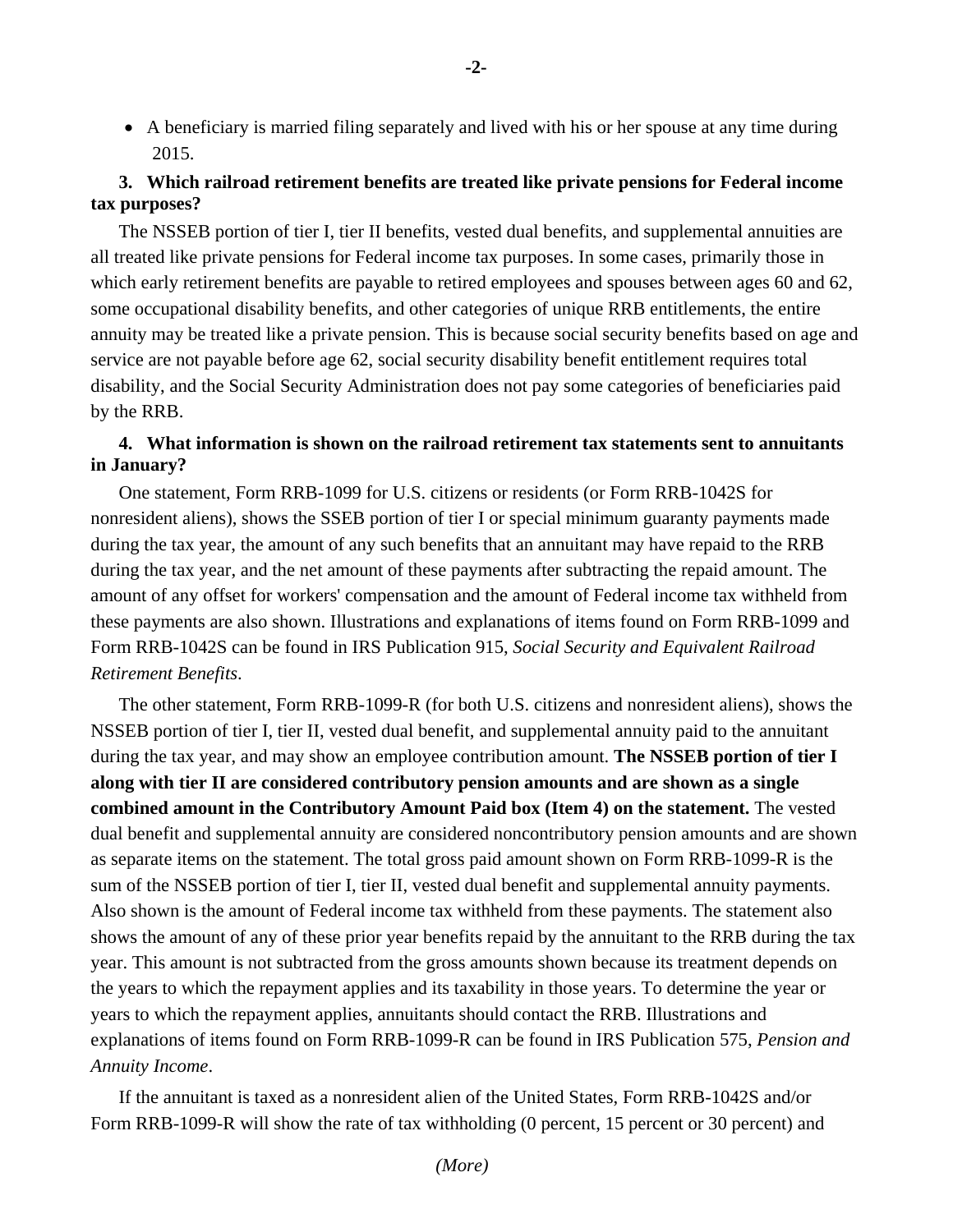country of residence for income tax purposes. Nonresident aliens may receive more than one set of original tax statement Forms RRB-1042S and/or RRB-1099-R in a tax year if there was a change in the country of residence for income tax purposes, or a change in the rate of income tax applied to annuity payments. Nonresident aliens who resided in the United States for part of a tax year may receive a set of original U.S. citizen tax statement Forms RRB-1099 and/or RRB-1099-R and one or more sets of nonresident alien tax statement Forms RRB-1042S and/or RRB-1099-R.

The total Medicare premiums deducted from the railroad retirement annuity may also be shown on either Form RRB-1099 (Form RRB-1042S for nonresident aliens) or Form RRB-1099-R. Medicare premiums deducted from social security benefits paid by the RRB, paid by a third party, or paid through direct billing are not shown on RRB-issued tax statements.

Copy B and/or Copy 2 of Form RRB-1099-R must be submitted with the annuitant's tax return. Annuitants should retain copy C of all statements for their records, especially if they may be required to verify their income in connection with other Government programs.

#### **5. What is the significance of the employee contribution amount?**

For railroad retirement annuitants, the employee contribution amount is considered the amount of railroad retirement payroll taxes paid by the employee that exceeds the amount that would have been paid in social security taxes if the employee's railroad service had been covered under the Social Security Act. The employee contribution amount is referred to by the IRS as an employee's investment, or cost, in the contract. An employee contribution amount is **not** a payment or income received during the tax year. Only employee and survivor annuitants may have an employee contribution amount shown in Item 3 of their Form RRB-1099-R.

The contributory amount paid (NSSEB portion of tier I and/or tier II) is considered income and is reported to the IRS. The contributory amount paid is either fully taxable or partially taxable depending on whether the employee contribution amount has been used to compute a tax-free (nontaxable) portion of the contributory amount paid. If **no** employee contribution amount is shown on Form RRB-1099-R, then the contributory amount paid is fully taxable.

The use and recovery of the employee contribution amount is important for annuitants since it affects the amount of taxable income to be reported on income tax returns. There is a tax savings advantage in using (recovering) employee contributions since it may reduce the taxability of the contributory amount paid and in turn the amount of taxable income.

Annuitants should refer to IRS Publication 575, *Pension and Annuity Income*, and Publication 939, *General Rule for Pensions and Annuities*, for more information concerning the tax treatment of the contributory amount paid (see questions 6 and 7 below) and use of the employee contribution amount.

# **6. If an employee contribution amount is shown on my Form RRB-1099-R, may I use the entire amount?**

The employee contribution amount shown is attributable to the railroad retirement account number. This means that the employee contribution amount must be shared by all eligible annuitants under that same railroad retirement account number.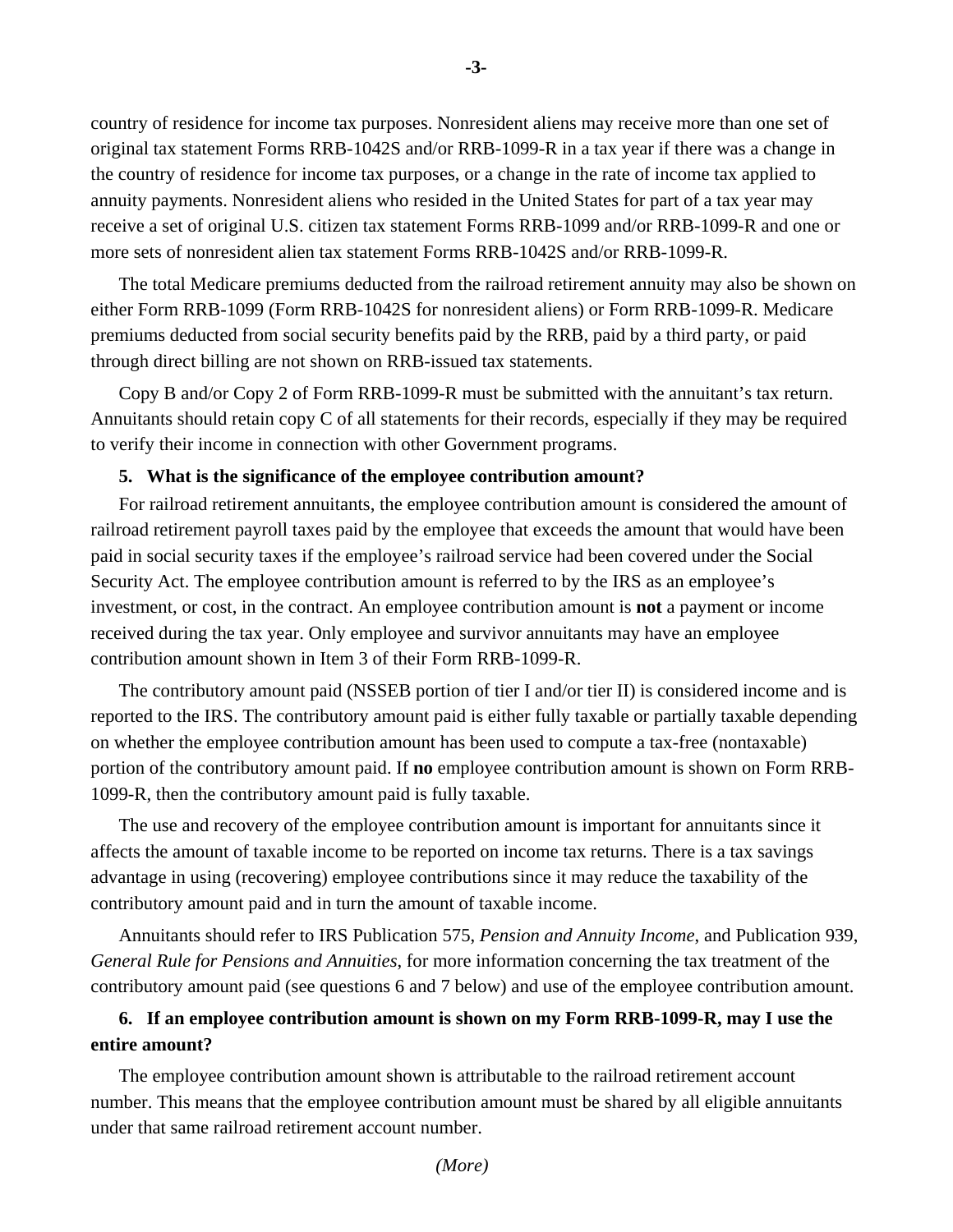If an employee contribution amount is shown on your Form RRB-1099-R and your annuity beginning date is July 2, 1986, or later, you may be able to use some or all of the employee contribution amount shown to compute the nontaxable (tax-free) amount of your contributory amount paid. Therefore, your contributory amount paid and total gross paid shown on your Form RRB-1099-R may be partially taxable.

If an employee contribution amount is **not** shown on your Form RRB-1099-R, you **cannot** use or share the employee contribution amount. Therefore, your contributory amount paid and total gross paid shown on your Form RRB-1099-R are fully taxable.

When more than one annuitant is or was entitled to a contributory amount paid under the same railroad retirement account number, any eligible annuitants may **not** use the entire employee contribution amount shown on their Form RRB-1099-R for themselves. They must first determine the amount of the total employee contribution amount they are individually entitled to use. That means determining:

- 1. The portion of the total employee contribution amount still potentially available for use, and
- 2. The portion of that amount that must be shared by those eligible annuitants currently receiving contributory amounts paid.

For example, a survivor family group consists of a widow and two full-time students. All three annuitants are eligible to use a portion of the employee contribution amount shown on their Forms RRB-1099-R. They must determine the portion of the employee contribution amount they may each use. Question 7 below provides general information on how to calculate this amount. For more specific information, annuitants should refer to IRS Publication 575, *Pension and Annuity Income*, and Publication 939, *General Rule for Pensions and Annuities*.

Any change in the total number of eligible annuitants receiving contributory amounts paid will affect the nontaxable amounts of these annuitants. **This change is retroactive to the date on which the number of eligible annuitants changed.** Any of these changes could potentially affect the taxable amounts reported to the IRS on prior year income tax returns. Annuitants should determine if any change would require them to file original or amended U.S. Federal income tax returns for prior tax years. For more specific information, annuitants should refer to IRS Publication 575, *Pension and Annuity Income*, and Publication 939, *General Rule for Pensions and Annuities*.

# **7. How are contributory and noncontributory pension amounts taxed?**

Amounts shown on Form RRB-1099-R are treated like private pensions and taxed either as contributory pension amounts or as noncontributory pension amounts. The NSSEB portion of tier I and tier II (shown as the contributory amount paid on the statement) are contributory pension amounts. Contributory pension amounts may be fully taxable or partially taxable depending on the presence and use (recovery) of the employee contribution amount. Vested dual benefits and supplemental annuities are considered noncontributory pension amounts. Noncontributory pension amounts are always fully taxable and do not involve the use of the employee contribution amount.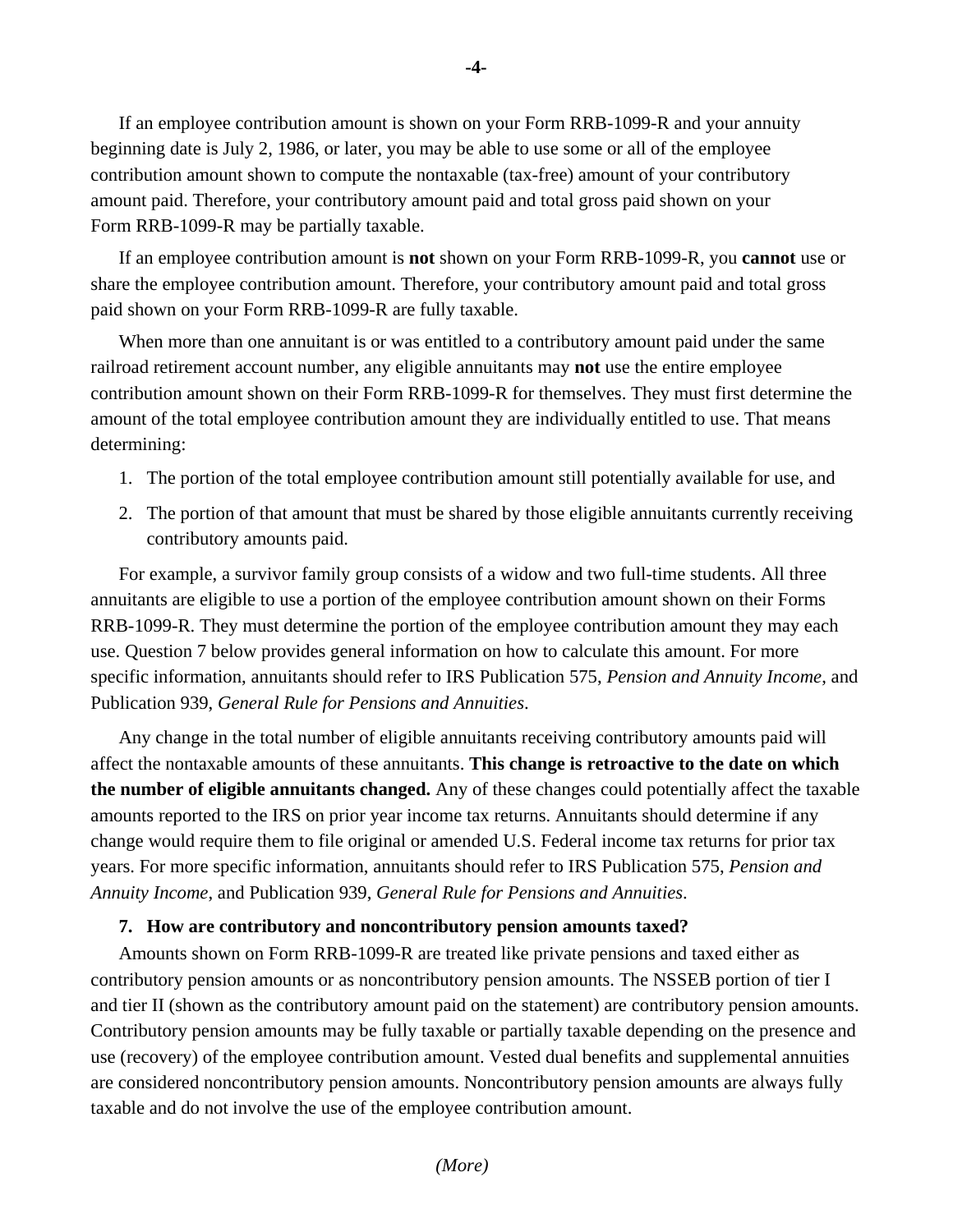For annuitants with annuity beginning dates **before July 2, 1986**, the contributory amount paid is fully taxable. These annuitants **cannot** use the employee contribution amount, even if the amount is shown on Form RRB-1099-R, to compute a nontaxable amount of their contributory amount paid because their employee contribution amount has been fully recovered. Since the contributory amount paid is fully taxable, the total gross pension paid in Item 7 of Form RRB-1099-R is fully taxable.

For annuitants with annuity beginning dates from **July 2, 1986, through December 31, 1986**, the contributory amount paid may be partially nontaxable for the life of the annuity. These annuitants may be able to use some or all of the employee contribution amount to compute a nontaxable contributory amount paid. Once that nontaxable amount is computed, it does not need to be recomputed and can be used for each tax year unless there is a change in the employee contribution amount, annuity beginning date, date of birth used to determine life expectancy, or the number of eligible annuitants receiving contributory amounts paid. Therefore, the contributory amount paid in Item 4 and the total gross pension paid in Item 7 of Form RRB-1099-R may be partially taxable.

For annuitants with annuity beginning dates effective **January 1, 1987, and later**, the contributory amount paid may be partially nontaxable for a specified period of time based on life expectancy as determined by IRS actuarial tables. These annuitants may use some or all of the employee contribution amount to compute the nontaxable amount of their contributory amount paid. Once that nontaxable amount is computed, it does not need to be recomputed and can be used for each tax year unless there is a change in the employee contribution amount, annuity beginning date, date of birth used to determine life expectancy, or the number of eligible annuitants receiving contributory amounts paid. Therefore, the contributory amount paid in Item 4 and the total gross pension paid in Item 7 of Form RRB-1099-R may be partially taxable. **However, once the specified life expectancy is met, the employee contribution amount is considered fully recovered, and the contributory amount paid and total gross pension paid are both fully taxable.** 

 **Form RRB-1099-R to compute the nontaxable amount of his or her contributory amount paid. The RRB does not calculate the nontaxable amount of the contributory amount paid for**  The contributory amounts paid of disabled employee annuitants **under** minimum retirement age are fully taxable and these annuitants **cannot** use the employee contribution amount. Therefore, the contributory amount paid in Item 4 and the total gross pension paid in Item 7 of Form RRB-1099-R are fully taxable. (Minimum retirement age is generally the age at which individuals could retire based on age and service, which is age 60 with 30 or more years of railroad service or age 62 with less than 30 years of railroad service.) **However, once the disabled employee annuitant reaches minimum retirement age, the annuitant may use the employee contribution amount shown on** 

**annuitants.** Annuitants should contact the IRS or their own tax preparer for assistance in calculating the nontaxable amount of their contributory amount paid. For more information on the tax treatment of the contributory amount paid, vested dual benefits, supplemental annuities, the employee contribution amount, and how to use the IRS actuarial tables, annuitants should refer to IRS Publication 939, *General Rule for Pensions and Annuities,* and IRS Publication 575, *Pension and Annuity Income.* 

**-5-**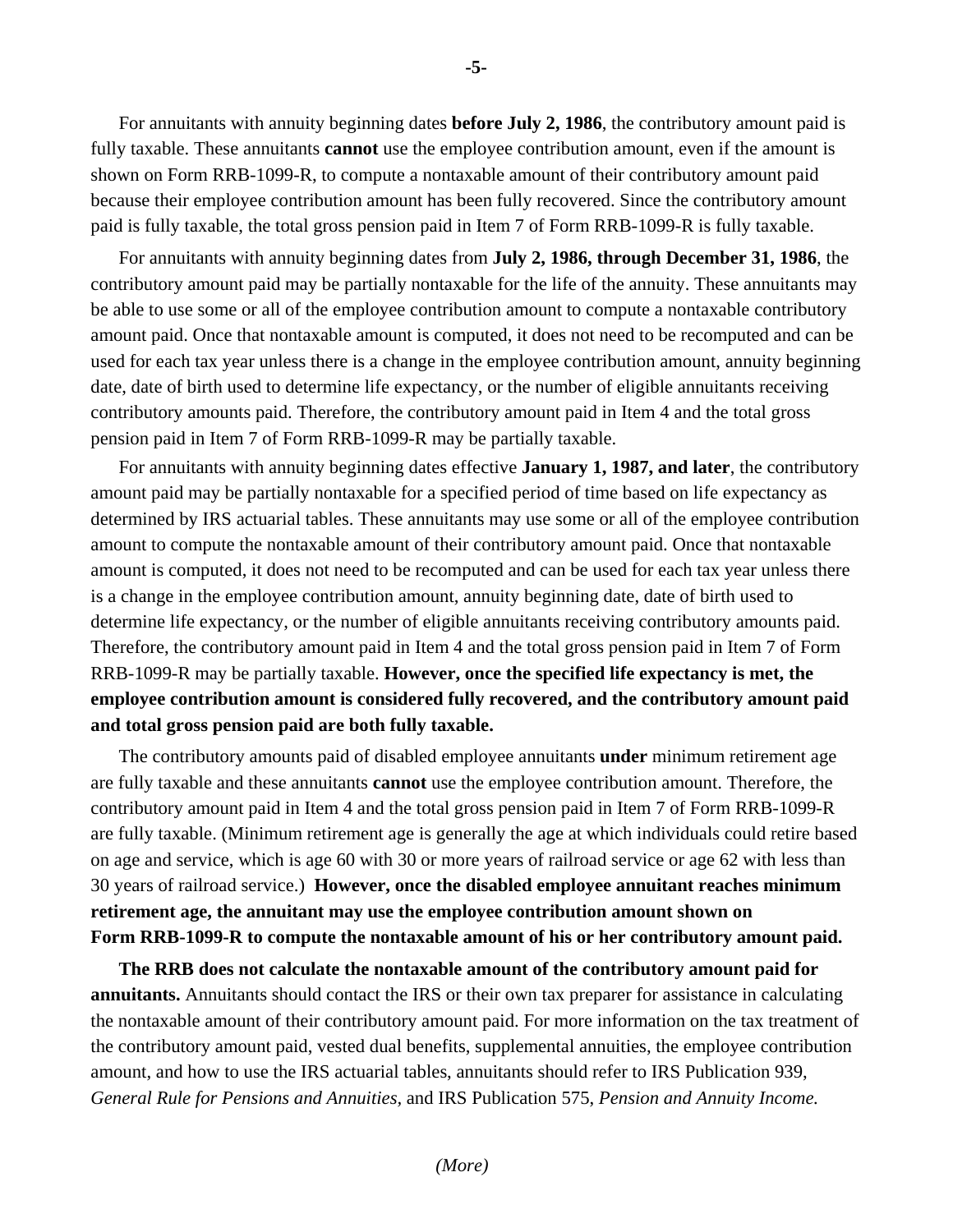### **8. Does Form RRB-1099-R show the taxable amount of any contributory railroad retirement benefits or just the total amount of such benefits paid during the tax year?**

Form RRB-1099-R shows the **total** amount of any contributory railroad retirement benefits (NSSEB and tier II) paid during the tax year. The RRB does **not** calculate the taxable amounts. It is up to the annuitant to determine the taxable and nontaxable (tax-free) amounts of the contributory amount paid using the employee contribution amount.

#### **9. Can an employee contribution amount change?**

Yes. The employee contribution amount shown on Form RRB-1099-R is based on the latest railroad service and earnings information available on the RRB's records. Railroad service and earnings information (and the corresponding employee contribution amount) often changes in the first year after an employee retires from railroad service. That is when the employee's final railroad service and earnings information is furnished to the RRB by his or her employer. As a result, the employee contribution amount shown on the most recent Form RRB-1099-R may have increased or decreased from a previously-issued Form RRB-1099-R.

Any change in an employee contribution amount is fully retroactive to the railroad retirement annuity beginning date. Therefore, the nontaxable amount of the contributory amount paid should be recomputed. This could affect the taxable amounts reported to the IRS on prior income tax returns. Generally, an increase in the employee contribution amount is advantageous, as it will yield a larger tax-free amount. However, a decrease in the employee contribution amount may be disadvantageous since it may result in an increased tax liability. In any case, annuitants should determine if any change in their employee contribution amount would require them to file original or amended Federal income tax returns for prior tax years.

#### **10. What if a person receives social security as well as railroad retirement benefits?**

Railroad retirement annuitants who also received social security benefits during the tax year receive a Form SSA-1099 (or Form SSA-1042S if they are nonresident aliens) from the Social Security Administration. They should add the net social security equivalent or special guaranty amount shown on Form RRB-1099 (or Form RRB-1042S) to the net social security income amount shown on Form SSA-1099 (or Form SSA-1042S) to get the correct total amount of these benefits. They should then enter this total on the Social Security Benefits Worksheet in the instructions for Form 1040 or 1040A to determine if part of their social security and railroad retirement social security equivalent benefits is taxable income.

Additional information on the taxability of these benefits can be found in IRS Publication 915, *Social Security and Equivalent Railroad Retirement Benefits*.

## **11. Are the residual lump sums, lump-sum death payments or separation allowance lumpsum amounts paid by the RRB subject to Federal income tax?**

No. These amounts are nontaxable and are not subject to Federal income tax. The RRB does not report these amounts on statements.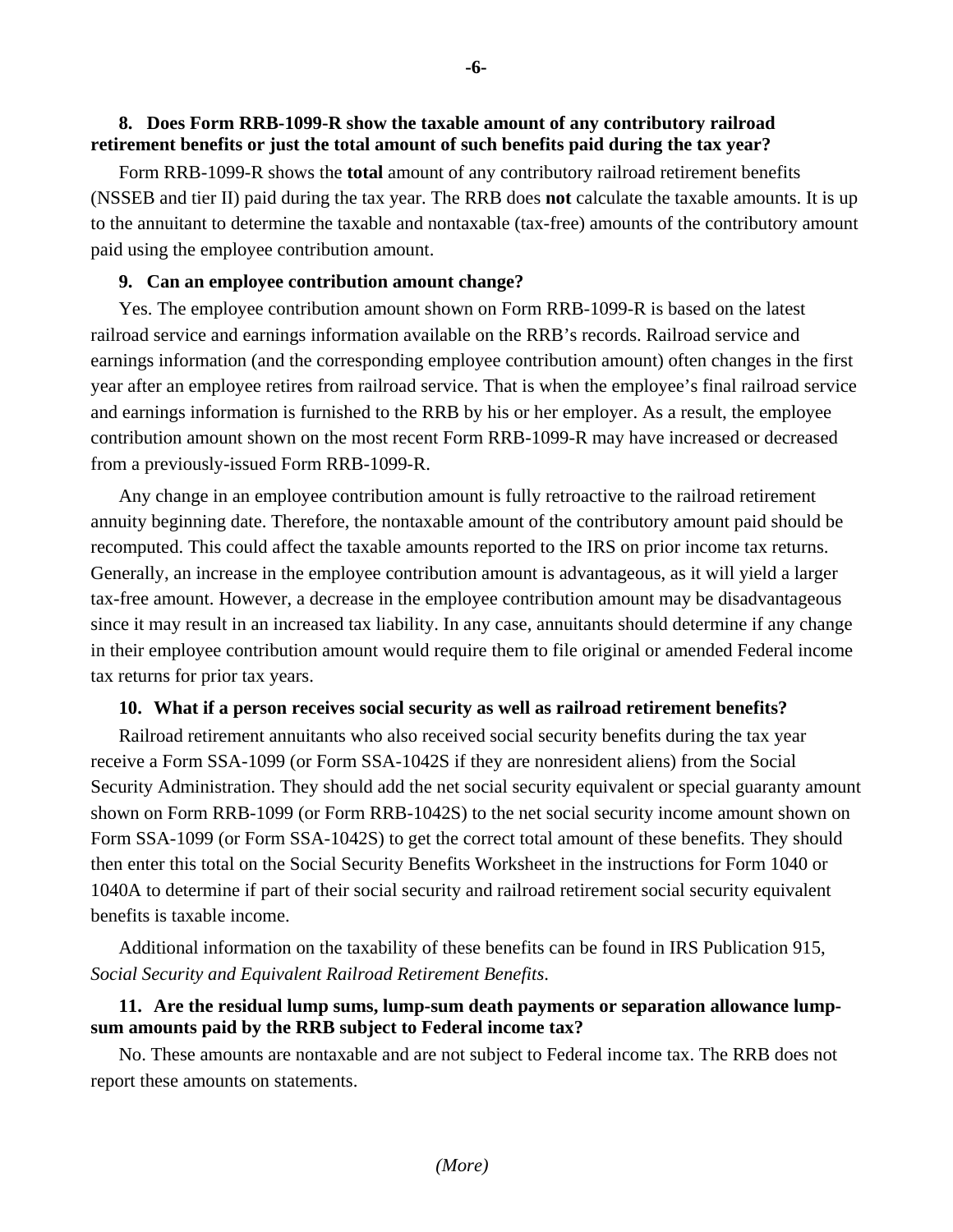#### **to another person. Would that person be subject to Federal income tax on this annuity? 12**. **If an annuity was due but unpaid at the time of an annuitant's death, it may be payable**

Yes, if the deceased annuitant would have had to pay Federal income tax on the benefit. The taxable amount of the annuity is reported to the IRS and on Form RRB-1099 (or Form RRB-1042S) or Form RRB-1099-R, as appropriate, which is sent to the person who received the annuity.

### **13. Are Federal income taxes withheld from railroad retirement annuities?**

Yes, and the amounts withheld are shown on the statements issued by the RRB each year. However, an annuitant may request that Federal income taxes not be withheld, unless the annuitant is a nonresident alien or a U.S. citizen living outside the 50 States or Washington, D.C.

Annuitants can voluntarily choose to have Federal income tax withheld from their SSEB payments. To do so, they must complete IRS Form W-4V, *Voluntary Withholding Request*, and send it to the RRB. They can choose withholding from their SSEB payments at the following rates: 7 percent, 10 percent, 15 percent, or 25 percent.

Annuitants who are taxed as U.S. citizens and who do not live outside the 50 States or Washington, D.C., and wish to have Federal income taxes withheld from their NSSEB and tier II (contributory amount paid), vested dual benefit, and supplemental annuity payments must complete a tax withholding election on Form RRB W-4P*, Withholding Certificate For Railroad Retirement Payments,* and send it to the RRB. An annuitant is **not** required to file Form RRB W-4P. If that form is not filed, the RRB will withhold taxes only if the combined portions of the NSSEB and tier II (contributory amount paid), vested dual benefit and supplemental annuity payments are equal to or exceed an annual threshold amount. In that case, the RRB withholds taxes as if the annuitant were married and claiming three allowances.

#### **14. How is tax withholding applied to the railroad retirement benefits of nonresident aliens?**

A nonresident alien is a person who is neither a citizen nor a resident of the United States. Under the Internal Revenue Code, nonresident aliens are subject to a 30-percent tax on income from sources within the United States not connected to a U.S. trade or business. The 30-percent rate applies to all annuity payments exceeding social security equivalent payments and to 85 percent of the annuity portion treated as a social security benefit. The Internal Revenue Code also requires the RRB to withhold the tax. The tax can be at a rate lower than 30 percent or can be eliminated entirely if a tax treaty between the United States and the country of residence provides such an exemption, and the nonresident alien completes and sends Form RRB-1001, *Nonresident Questionnaire,* to the RRB. Form RRB-1001 secures citizenship, residency and tax treaty claim information for nonresident beneficiaries (nonresident aliens or U.S. citizens residing outside the United States).

Form RRB-1001 is sent by the RRB to nonresident aliens every three years to renew the claim for a tax treaty exemption. **Failure by a nonresident alien to complete Form RRB-1001 will cause loss of the exemption until the exemption is renewed.** Such renewals have no retroactivity. Also, a nonresident alien must include his or her United States taxpayer identifying number on Form RRB-1001. Otherwise, any tax treaty exemption claimed on the form is not valid. The majority of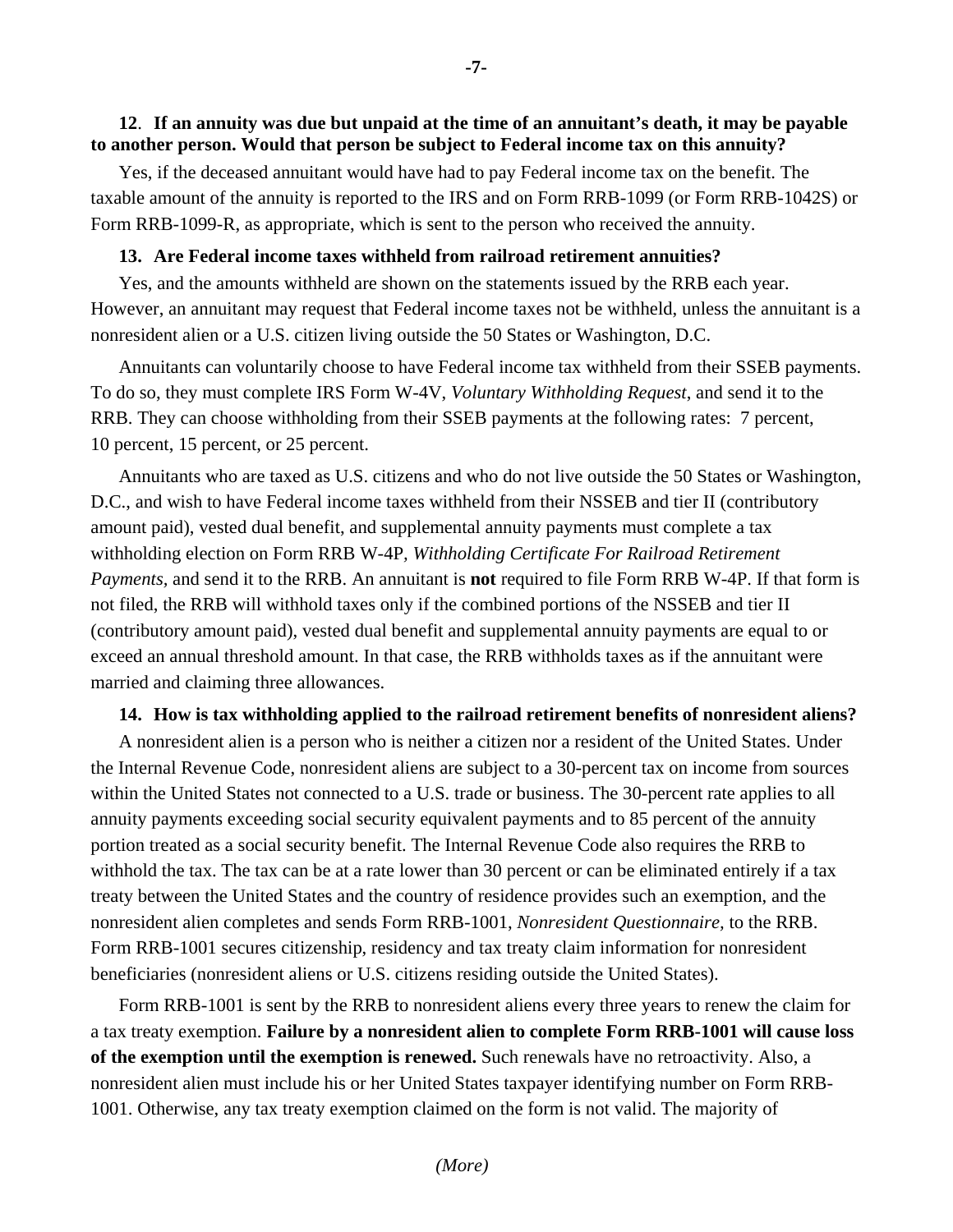nonresident aliens receiving annuities from the RRB are citizens of Canada, which has a tax treaty with the United States.

If a Canadian citizen claims an exemption under the tax treaty, no tax is withheld from the SSEB portion of tier I and a tax withholding rate of 15 percent is applied to the benefit portions treated like pension payments.

Additional information concerning the taxation of nonresident aliens can be found in IRS Publication 519, *U.S. Tax Guide for Aliens*.

# **15. Are unemployment benefits paid under the Railroad Unemployment Insurance Act subject to Federal income tax?**

All unemployment benefit payments are subject to Federal income tax. Each January, the RRB sends Form 1099-G to individuals, showing the total amount of railroad unemployment benefits paid during the previous year.

# **16. Are sickness benefits paid by the RRB subject to Federal income tax?**

Sickness benefits paid by the RRB, except for sickness benefits paid for on-the-job injuries, are subject to Federal income tax under the same limitations and conditions that apply to the taxation of sick pay received by workers in other industries. Each January, the RRB sends Form W-2 to affected beneficiaries. This form shows the amount of sickness benefits that each beneficiary should include in his or her taxable income.

# **17. Does the RRB withhold Federal income tax from unemployment and sickness benefits?**

The RRB withholds Federal income tax from unemployment and sickness benefits only if requested to do so by the beneficiary. A beneficiary can request withholding of 10 percent of his or her unemployment benefits by filing IRS Form W-4V, *Voluntary Withholding Request*, with the RRB. A beneficiary can request withholding from sickness benefits by filing IRS Form W-4S, *Request for Federal Income Tax Withholding from Sick Pay*.

# **18. Are railroad retirement and railroad unemployment and sickness benefits paid by the RRB subject to State income taxes?**

The Railroad Retirement and Railroad Unemployment Insurance Acts specifically exempt these benefits from State income taxes.

# **19. Can a railroad employee claim a tax credit on his or her Federal income tax return if the employer withheld excess railroad retirement taxes during the year?**

If any one railroad employer withheld more than the annual maximum amount, the employee must ask that employer to refund the excess. It cannot be claimed on the employee's return.

# **20. Can a railroad employee working two jobs during the year get a tax credit if excess retirement payroll taxes were withheld by the employers?**

Railroad employees who also worked for a nonrailroad social security covered employer in the same year may, under certain circumstances, receive a tax credit equivalent to any excess social security taxes withheld.